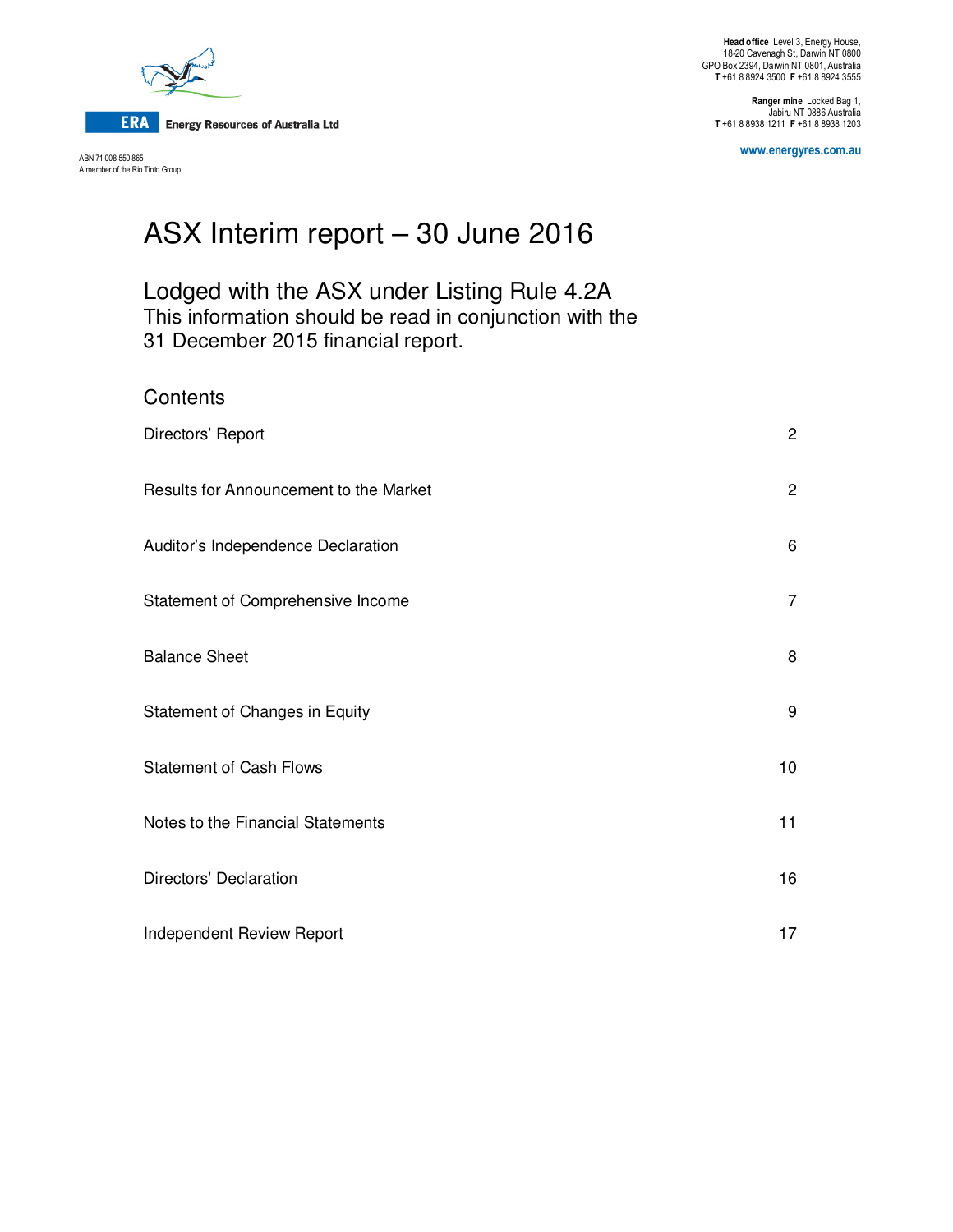## **Directors' Report**

for the half-year ended 30 June 2016

The Directors of Energy Resources of Australia Ltd (**ERA or the Company**) present their report together with the financial report of the company, for the half-year ended 30 June 2016.

## **Directors**

The Directors of the Company at any time during the half-year or since the end of the financial period were:

| <b>Name</b>             | <b>Period of Directorship</b>                                  |
|-------------------------|----------------------------------------------------------------|
| Mr P Mansell (Chairman) | Appointed October 2015                                         |
| Ms A Sutton             | Appointed Chief Executive and Managing Director September 2013 |
| Mr B Cox                | Appointed November 2014<br>Resigned May 2016                   |
| Ms J Farrell            | Appointed June 2014                                            |
| Mr S Charles            | Appointed October 2015                                         |
| Mr P Dowd               | Appointed October 2015                                         |
| Mr S Trott              | Appointed December 2015                                        |

## **Results for announcement to the market**

A summary of consolidated revenues and results for the half-year is set out below:

|                                                                               |         |    | <b>June 2016</b><br>\$000 | <b>June 2015</b><br>\$000 |
|-------------------------------------------------------------------------------|---------|----|---------------------------|---------------------------|
| Cash flow from operating<br>activities                                        | $+39%$  | to | 19,690                    | 14,127                    |
| <b>Revenue</b> from sales of<br>uranium oxide                                 | $-11%$  | to | 154,450                   | 174,413                   |
| <b>Revenue</b> from ordinary<br>activities                                    | $-8%$   | to | 170,501                   | 185,799                   |
| <b>Loss</b> from ordinary activities<br>before tax attributable to<br>members | $-235%$ | to | (196, 549)                | (58, 667)                 |
| <b>Loss</b> from ordinary activities<br>after tax attributable to<br>members  | $+23%$  | to | (196, 549)                | (255, 339)                |
| <b>Net loss</b> for the period<br>attributable to members                     | $+23%$  | to | (196, 549)                | (255, 339)                |
| <b>Earnings per share (cents)</b>                                             | $+23%$  | to | (38.0)                    | (49.3)                    |

These financial results have been prepared in accordance with Australian Accounting Standards. All dollars in this report are Australian dollars, unless otherwise stated.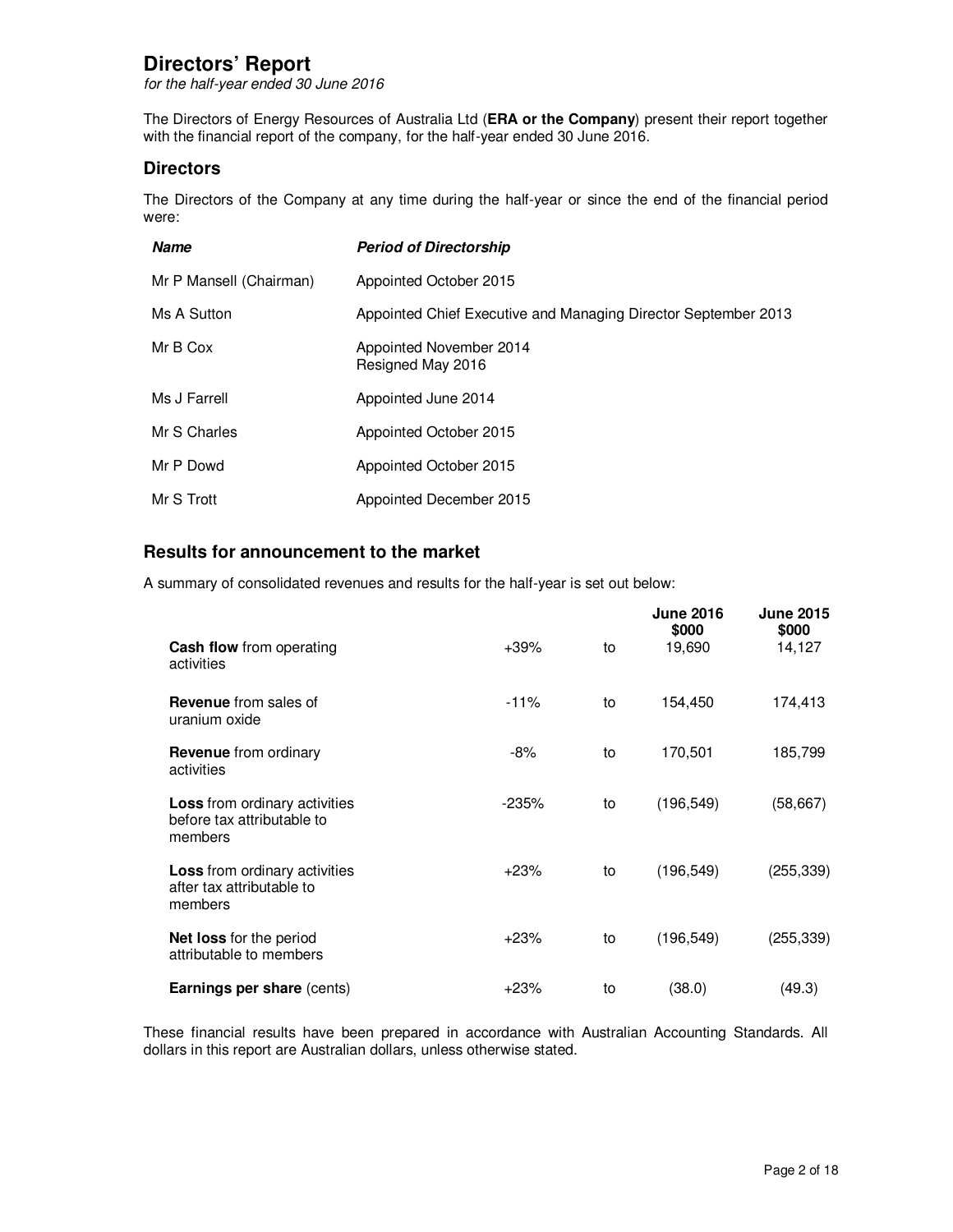## **Directors' Report**

for the half-year ended 30 June 2016

### **Review of operations**

ERA generated positive cash flow from operating activities of \$19.7 million for the half-year ended 30 June 2016. This compares to positive cash flow from operating activities of \$14.1 million for the halfyear ended 30 June 2015. This improvement is the result of a focus on maximising cash flow from the production of uranium oxide from stockpiled ore, together with lower expenditure on exploration and evaluation and increased other revenue.

ERA had total cash at bank of \$384 million at 30 June 2016 compared to \$365 million on 31 December 2015. In addition to cash at bank, ERA had \$70 million of cash held by the Commonwealth Government as part of the Ranger Rehabilitation Trust Fund at 30 June 2016, bringing total cash resources to \$453 million.

ERA's net loss after tax and impairment charge for the half-year ended 30 June 2016 was \$196.5 million compared with a net loss of \$255.3 million for the same period in 2015. The half-year ended 30 June 2016 included a non-cash impairment charge of \$161.4 million. This resulted from a continued decline in the uranium oxide price. The 30 June 2015 half-year net loss after tax included a non-cash charge for the write-down of ERA's deferred tax asset of \$196.7 million.

Uranium oxide production for the period was 1,082 tonnes. This compares to 879 tonnes of uranium oxide production for the 2015 half-year. All ore milled was taken from existing stockpiles. Production was favourably impacted by higher ore milled and higher recoveries.

Revenues from sales of uranium oxide were lower at \$154.4 million for the period compared to \$174.4 million for the June 2015 half-year. The revenue decline was driven by a decrease in sales volume and a lower realised sales price. This was partially offset by a favourable movement in the Australian/US dollar exchange rate.

Sales volume for the period was 1,148 tonnes, compared to 1,245 tonnes for the June 2015 half-year. Forecast sales in the second half of 2016 are expected to be broadly aligned to the first half of 2016.

The average realised sales price of uranium oxide for the June 2016 half-year was US\$44.68 per pound compared with US\$49.14 per pound for the corresponding period in 2015. For the June 2016 half-year, the average long-term uranium oxide price indicator was US\$42.67 per pound and the average spot price was US\$29.50 per pound, compared to US\$48.50 per pound and US\$37.33 per pound, respectively, for the same period in 2015.

As sales of uranium oxide are denominated in US dollars, the weakening of the Australian dollar has had a favourable impact on revenue when compared to 2015. The average Australian/US dollar exchange rate for the first half of 2016 was US73 cents compared to US77 cents in the first half of 2015.

Cash costs for the June 2016 half-year were lower than the corresponding period in 2015. Reduced expenditure on the Ranger 3 Deeps project was offset by higher expenditure on maintenance.

Non cash costs for the June 2016 half-year were lower than the corresponding period in 2015 due to the December 2015 increase in Ore Reserves increasing the expected overall Ranger mine production. Depreciation is largely calculated on a units of production basis.

Capital expenditure for the June 2016 half-year was \$1.6 million compared to \$7.4 million in the corresponding period in 2015. Capital expenditure in the June 2016 half-year relates to sustaining capital activities.

#### **Rehabilitation**

Progressive rehabilitation of the Ranger Project Area continued during the first half of 2016 which included the completion of capping of Pit 1 and commissioning of dredging infrastructure to transfer tailings from the Tailings Storage Facility to Pit 3. Dredging operations have demonstrated full capacity during the period.

At 30 June 2016, the ERA rehabilitation provision was \$507 million.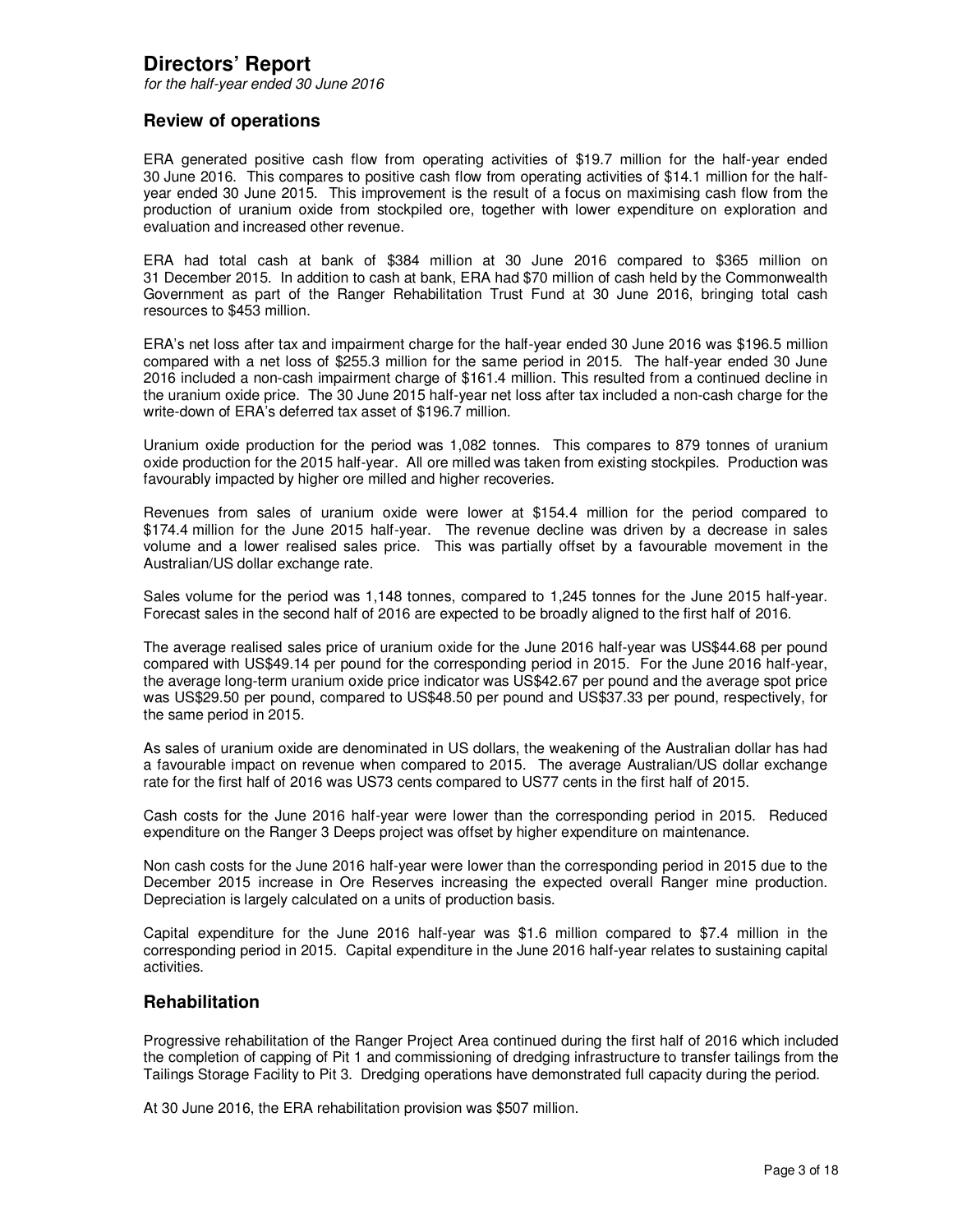for the half-year ended 30 June 2016

## **Strategic Review**

Following advice received from Gundjeihmi Aboriginal Corporation in the second half of 2015 that the Mirarr Traditional Owners did not support an extension to the Ranger Authority, ERA conducted a strategic review of its business.

The review outcomes were announced in May 2016 and comprised three near-term strategic priorities for the Company:

- continue the progressive rehabilitation of the Ranger Project Area and provide additional assurance to stakeholders that rehabilitation can be fully delivered and funded in a range of business scenarios;
- maximise the generation of cash flow from the processing of stockpiled ore, which can potentially be sustained until late 2020 (the current Ranger Authority expires in January 2021); and
- preserve the option for the future development of Ranger 3 Deeps via ongoing care and maintenance of the Ranger 3 Deeps exploration decline and related infrastructure.

## **Credit Facility**

In April 2016 the Company entered into a \$100 million credit facility agreement with Rio Tinto. The credit facility agreement provides additional assurance to stakeholders that rehabilitation of the Ranger Project Area can be fully funded in a range of business scenarios.

As at 30 June 2016, ERA had \$453 million in total cash resources and a rehabilitation provision of \$507 million. Under current assumptions relevant to ERA's cash position<sup>1</sup> and having regard to the expected years of future production, the Company expects to have sufficient financial resources without drawing on the facility to fully fund its rehabilitation programme.

However, should those assumptions not be realised, and in the absence of any other successful developments or asset sales, the Company may draw on the facility. The credit facility can be terminated at any time by ERA. Further details of the credit facility are set out in a separate release to ASX dated 29 April 2016.

### **Exploration**

There was no exploration expenditure for the half-year ended 30 June 2016.

The Ranger 3 Deeps exploration decline remains under care and maintenance.

### **Dividends**

 $\overline{\phantom{a}}$ 

ERA has decided not to declare an interim dividend in respect of the 2016 half-year. No final dividend was paid in respect to the 2015 financial year.

<sup>1</sup> Such assumptions include foreign exchange rate, uranium oxide prices, input and consumable costs, stockpile mining and other operational plans.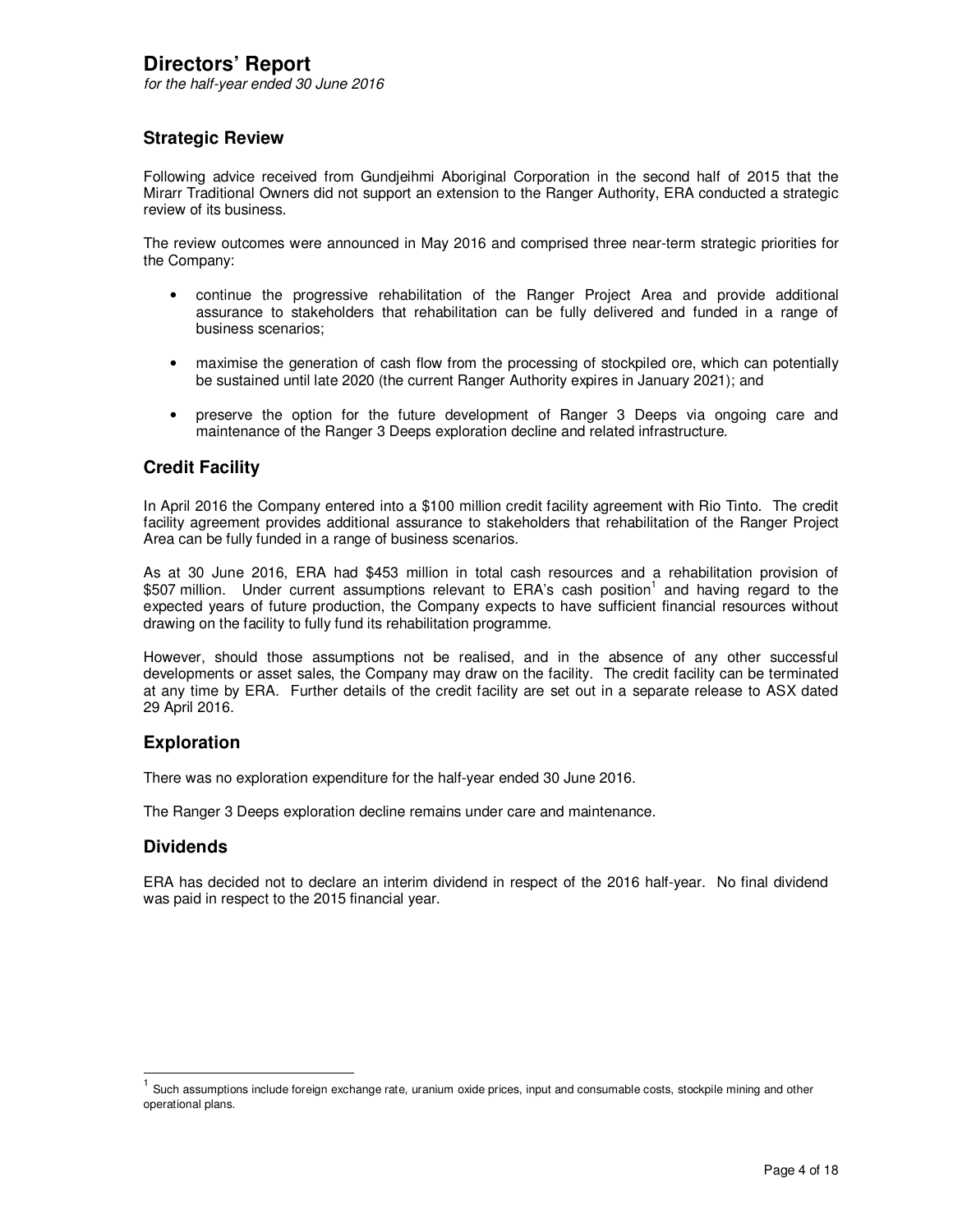## **Directors' Report**

for the half-year ended 30 June 2016

## **Outlook**

ERA expects that the uranium market will remain challenging in the near term, however the long term outlook remains encouraging for established producers. Spot prices have continued to weaken in the first half of 2016 as a result of oversupply in the market. Whilst supply is expected to continue to exceed demand in the near term, China led demand-growth should support a rebalancing of the market over time as China continues to progress its nuclear power program in accordance with its long term energy policy objectives.

At 30 June 2016, the spot price was US\$26.70 per pound and the long-term price indicator was US\$40.50 per pound.

### **Rounding of Amounts**

The Company is of a kind referred to in ASIC Class Order 98/100 dated 10 July 1998 and in accordance with that Class Order, amounts in this Directors' Report and the financial report have been rounded off to the nearest thousand dollars, unless otherwise indicated.

### **Auditors' independence declaration**

A copy of the auditors' independence declaration as required under section 307C of the Corporations Act 2001 (Cth) is set out on page 6.

Signed at Perth this  $24<sup>th</sup>$  day of August 2016 in accordance with a resolution of the Directors.

Mr P Mansell **Chairman** 

#### **Competent Person**

The information in this announcement that relates to Exploration Results, Mineral Resources or Ore Reserves is extracted from the ERA 2015 Annual Statement of Reserves and Resources which was released to the market on 28 January 2016 and is available to view at http://www.asx.com.au/asxpdf/20160128/pdf/434mvv7l0j6nhn.pdf. The Company confirms that it is not aware of any new information or data that materially affects the information included in the original market announcement and, in the case of estimates of Mineral Resources or Ore Reserves, that all material assumptions and technical parameters underpinning the estimates in the relevant market announcement continue to apply and have not materially changed. The Company confirms that the form and context in which the Competent Person's findings are presented have not been materially modified from the original market announcement.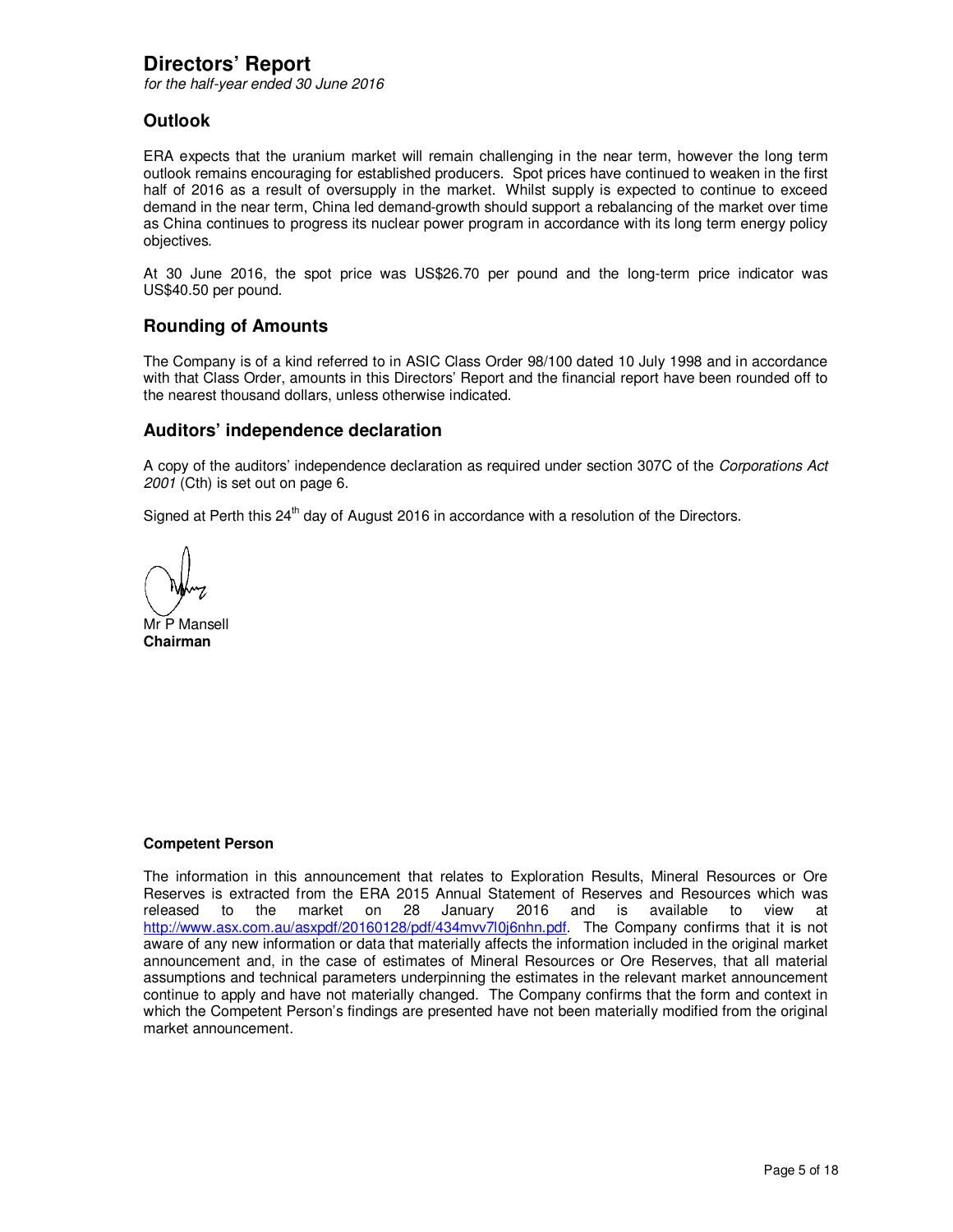

## **Auditor's Independence Declaration**

As lead auditor for the review of Energy Resources of Australia Ltd for the half-year ended 30 June 2016, I declare that to the best of my knowledge and belief, there have been:

- 1. no contraventions of the auditor independence requirements of the *Corporations Act 2001* in relation to the review; and
- 2. no contraventions of any applicable code of professional conduct in relation to the review.

John O'Donoghue Partner PricewaterhouseCoopers

Melbourne 24 August 2016

*PricewaterhouseCoopers, ABN 52 780 433 757 Freshwater Place, 2 Southbank Boulevard, SOUTHBANK VIC 3006, GPO Box 1331, MELBOURNE VIC 3001 T: 61 3 8603 1000, F: 61 3 8603 1999, www.pwc.com.au*

Liability limited by a scheme approved under Professional Standards Legislation. 6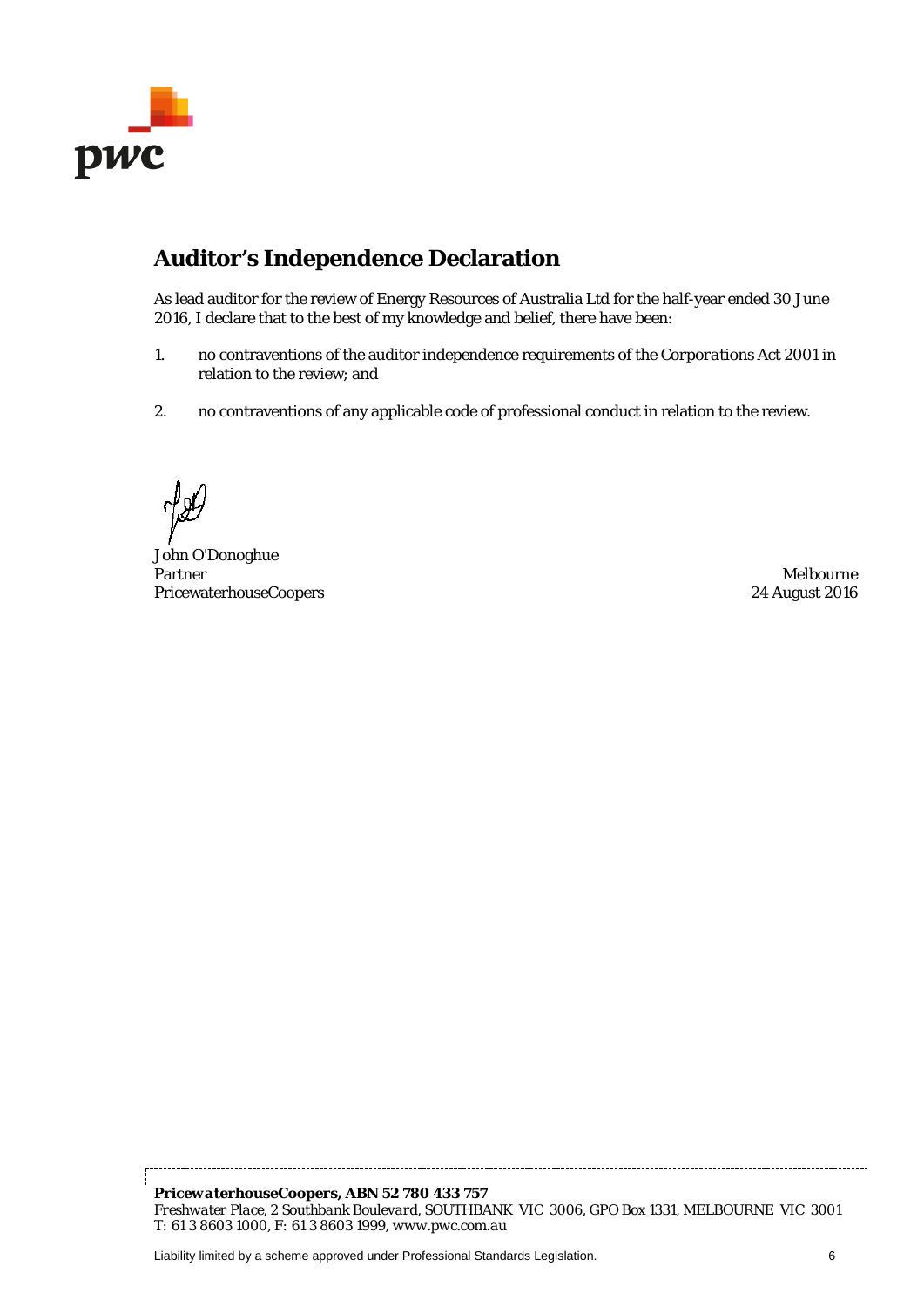|                                                                                                                                                                                                                                                                                                                                                                                                                                   |                |                                                                                                                                                   | Half-year ended                                                                                                                                     |
|-----------------------------------------------------------------------------------------------------------------------------------------------------------------------------------------------------------------------------------------------------------------------------------------------------------------------------------------------------------------------------------------------------------------------------------|----------------|---------------------------------------------------------------------------------------------------------------------------------------------------|-----------------------------------------------------------------------------------------------------------------------------------------------------|
|                                                                                                                                                                                                                                                                                                                                                                                                                                   | Notes          | 30 June<br>2016<br>\$'000                                                                                                                         | 30 June<br>2015<br>\$'000                                                                                                                           |
| Revenue from continuing operations                                                                                                                                                                                                                                                                                                                                                                                                | 3              | 170,501                                                                                                                                           | 185,799                                                                                                                                             |
| Changes in inventories<br>Materials and consumables used<br>Employee benefits and contractor expense<br>Government and other royalties<br>Commission and shipping expenses<br>Depreciation and amortisation expenses<br>Non-cash impairment charge<br>Financing costs<br>Statutory and corporate expenses<br>Other expenses<br>Profit/(loss) before income tax<br>Income tax benefit/(expense)<br>Profit/(loss) for the half-year |                | (42,824)<br>(37, 773)<br>(67, 840)<br>(8,323)<br>(3,213)<br>(28, 724)<br>(161, 381)<br>(9, 116)<br>(6,330)<br>(1,526)<br>(196, 549)<br>(196, 549) | (57, 923)<br>(36, 124)<br>(67, 535)<br>(9,313)<br>(2,949)<br>(50, 538)<br>(12, 178)<br>(6, 299)<br>(1,607)<br>(58, 667)<br>(196, 672)<br>(255, 339) |
| Other comprehensive income for the half-year, net of tax                                                                                                                                                                                                                                                                                                                                                                          |                |                                                                                                                                                   |                                                                                                                                                     |
| Total comprehensive income for the half-year                                                                                                                                                                                                                                                                                                                                                                                      |                | (196, 549)                                                                                                                                        | (255, 339)                                                                                                                                          |
| Profit/(loss) is attributable to:<br>Owners of Energy Resources of Australia Ltd                                                                                                                                                                                                                                                                                                                                                  |                | (196, 549)<br>(196, 549)                                                                                                                          | (255, 339)<br>(255, 339)                                                                                                                            |
| Total comprehensive income for the half-year is attributable to:<br>Owners of Energy Resources of Australia Ltd                                                                                                                                                                                                                                                                                                                   |                | (196,549)<br>(196, 549)                                                                                                                           | (255, 339)<br>(255, 339)                                                                                                                            |
|                                                                                                                                                                                                                                                                                                                                                                                                                                   |                | Cents                                                                                                                                             | Cents                                                                                                                                               |
| Earnings per share for profit/(loss) attributable to the ordinary equity<br>holders of the Company:<br>Basic earnings per share                                                                                                                                                                                                                                                                                                   | $\overline{7}$ | (38.0)                                                                                                                                            | (49.3)                                                                                                                                              |
| Diluted earnings per share                                                                                                                                                                                                                                                                                                                                                                                                        | $\overline{7}$ | (38.0)                                                                                                                                            | (49.3)                                                                                                                                              |

The above statement of comprehensive income should be read in conjunction with the accompanying notes.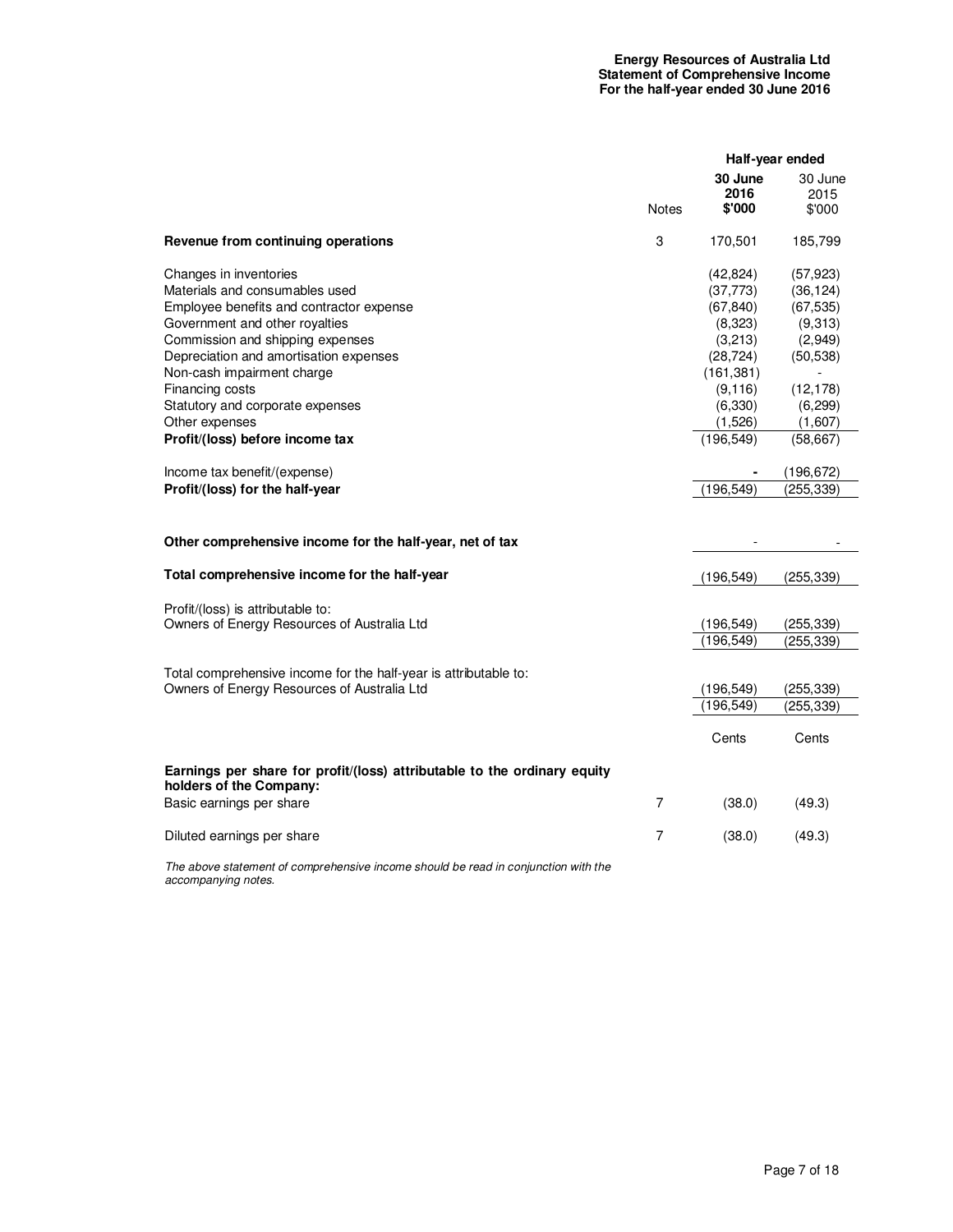|                                        |                |                           | Half-year ended          |
|----------------------------------------|----------------|---------------------------|--------------------------|
|                                        |                | 30 June<br>2016<br>\$'000 | 31 Dec<br>2015<br>\$'000 |
|                                        | <b>Notes</b>   |                           |                          |
| <b>ASSETS</b><br><b>Current assets</b> |                |                           |                          |
| Cash and cash equivalents              |                | 383,504                   | 365,326                  |
| Trade and other receivables            |                | 9,523                     | 20,440                   |
| Inventories                            | 4              | 109,687                   | 132,950                  |
| Other                                  |                | 4,079                     | 480                      |
| Total current assets                   |                | 506,793                   | 519,196                  |
| <b>Non-current assets</b>              |                |                           |                          |
| Inventories                            | 4              | 30,082                    | 49,673                   |
| Undeveloped properties                 |                | 203,632                   | 203,632                  |
| Property, plant and equipment          |                | 71,425                    | 259,990                  |
| Non-current investments                |                | 69,791                    | 68,324                   |
| Total non-current assets               |                | 374,930                   | 581,619                  |
| <b>Total assets</b>                    |                | 881,723                   | 1,100,815                |
| <b>LIABILITIES</b>                     |                |                           |                          |
| <b>Current liabilities</b>             |                |                           |                          |
| Payables                               |                | 35,326                    | 50,139                   |
| Provisions                             | 5              | 52,257                    | 39,958                   |
| Income received in advance             |                | 32,309                    | 38,930                   |
| <b>Total current liabilities</b>       |                | 119,892                   | 129,027                  |
| <b>Non-current liabilities</b>         |                |                           |                          |
| Provisions                             | 5              | 467,342                   | 480,750                  |
| Deferred tax liabilities               | $\overline{2}$ | 21,091                    | 21,091                   |
| Total non-current liabilities          |                | 488,433                   | 501,841                  |
| <b>Total liabilities</b>               |                | 608,325                   | 630,868                  |
| Net assets                             |                | 273,398                   | 469,947                  |
| <b>EQUITY</b>                          |                |                           |                          |
| Contributed equity                     |                | 706,485                   | 706,485                  |
| Reserves                               |                | 389,751                   | 389,751                  |
| <b>Accumulated Losses</b>              |                | (822, 838)                | (626, 289)               |
| <b>Total equity</b>                    |                | 273,398                   | 469,947                  |

The above balance sheet should be read in conjunction with the accompanying notes.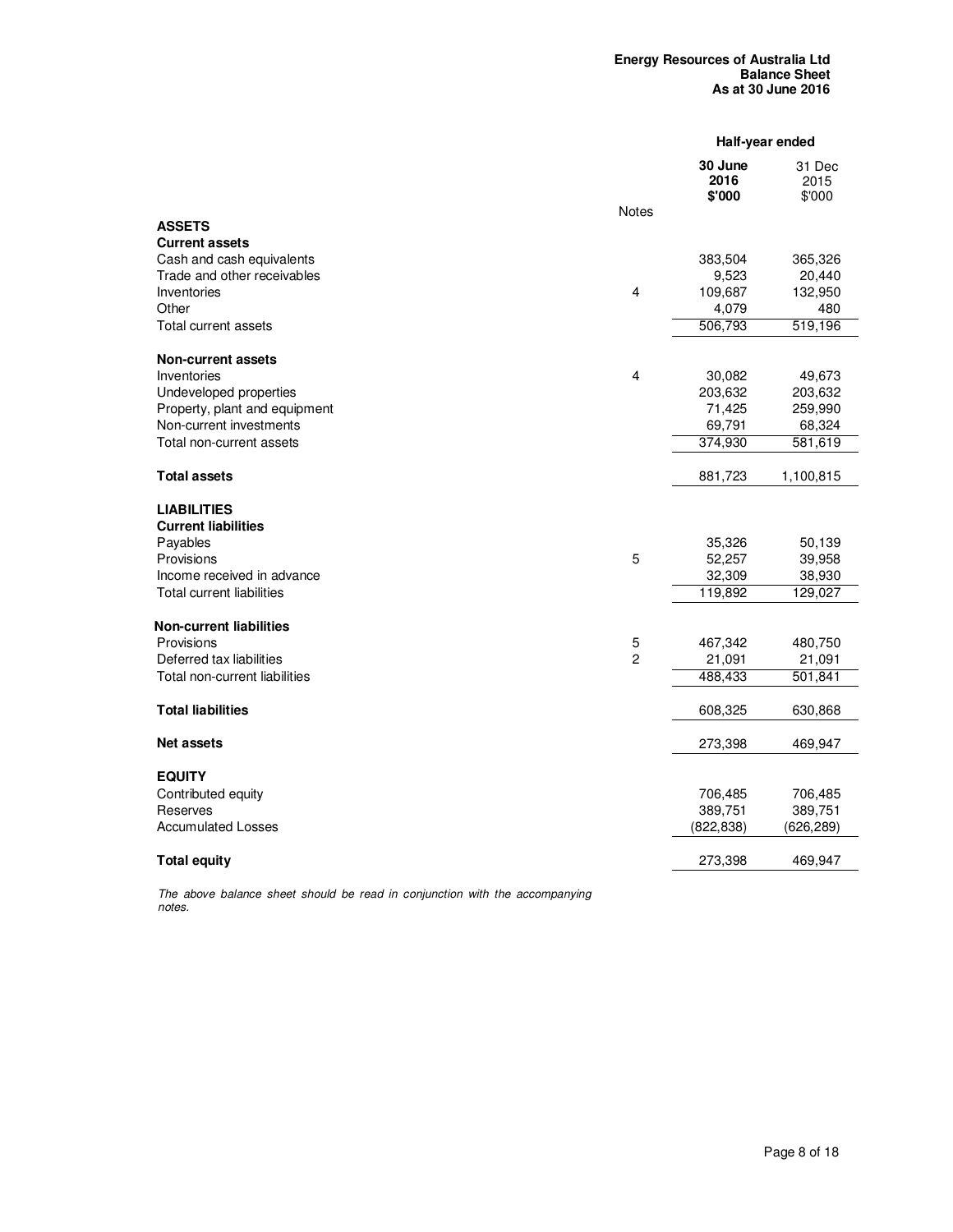|                                                                                            | <b>Contributed</b><br>equity<br>\$'000 | <b>Reserves</b><br>\$'000 | <b>Retained</b><br>earnings<br>\$'000 | Total<br>\$'000 |
|--------------------------------------------------------------------------------------------|----------------------------------------|---------------------------|---------------------------------------|-----------------|
| Balance at 1 January 2016                                                                  | 706,485                                | 389,751                   | (626,289)                             | 469,947         |
| Loss for the half-year                                                                     | -                                      |                           | (196, 549)                            | (196, 549)      |
| Other comprehensive income                                                                 | ٠                                      |                           |                                       |                 |
| Total comprehensive income for<br>the half-year                                            | ٠                                      |                           | (196,549)                             | (196,549)       |
| Transactions with owners in their<br>capacity as owners:<br>Dividends provided for or paid |                                        |                           |                                       |                 |
|                                                                                            | $\overline{\phantom{0}}$               |                           |                                       |                 |
| Balance at 30 June 2016                                                                    | 706,485                                | 389,751                   | (822,838)                             | 273,398         |

| Balance at 1 January 2015                                | 706,485 | 389,918 | (350,796)  | 745,607    |
|----------------------------------------------------------|---------|---------|------------|------------|
| Loss for the half-year                                   |         |         | (255, 339) | (255, 339) |
| Other comprehensive income                               |         |         |            |            |
| Total comprehensive income for<br>the half-year          |         |         | (255,339)  | (255, 339) |
| Transactions with owners in their<br>capacity as owners: |         |         |            |            |
| Dividends provided for or paid                           |         |         |            |            |
|                                                          |         |         |            |            |
| Balance at 30 June 2015                                  | 706,485 | 389,918 | (606.135)  | 490,268    |

The above statement of changes in equity should be read in conjunction with the accompanying notes.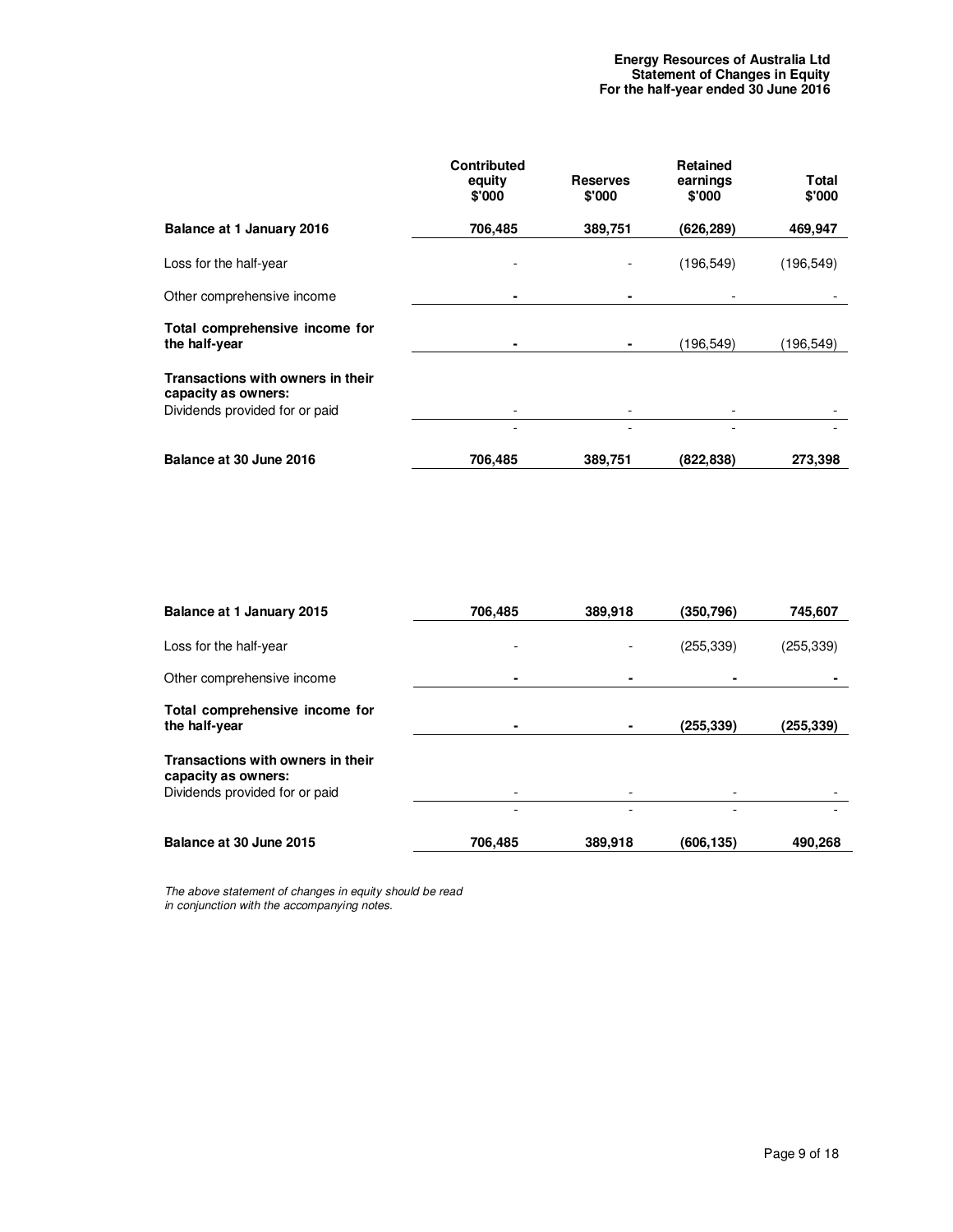|                                                                           | Half-year ended           |                           |
|---------------------------------------------------------------------------|---------------------------|---------------------------|
|                                                                           | 30 June<br>2016<br>\$'000 | 30 June<br>2015<br>\$'000 |
| Cash flows from operating activities                                      |                           |                           |
| Receipts from customers (inclusive of goods and services tax)             | 182,669                   | 174,892                   |
| Payments to suppliers and employees (inclusive of goods and services tax) | (155, 140)                | (141, 386)                |
| Payments for exploration                                                  |                           | (7, 103)                  |
| Payments for rehabilitation                                               | (10, 179)                 | (14, 953)                 |
|                                                                           | 17,350                    | 11,450                    |
| Interest received                                                         | 3,297                     | 3,171                     |
| Financing costs paid                                                      | (957)                     | (494)                     |
| Net cash inflow/(outflow) from operating activities                       | 19,690                    | 14,127                    |
| Cash flows from investing activities                                      |                           |                           |
| Payments for property, plant and equipment                                | (1,556)                   | (7, 408)                  |
| Proceeds from sale of property, plant and equipment                       | 41                        | 247                       |
| Net cash outflow from investing activities                                | (1,515)                   | (7, 161)                  |
| Net increase / (decrease) in cash and cash equivalents                    | 18,175                    | 6,966                     |
| Cash and cash equivalents at the beginning of the half-year               | 365,326                   | 293,318                   |
| Effects of exchange rate changes on cash and cash equivalents             | 3                         | (8)                       |
| Cash and cash equivalents at end of the half-year                         | 383,504                   | 300,276                   |
|                                                                           |                           |                           |

The above statement of cash flows should be read in conjunction with the accompanying notes.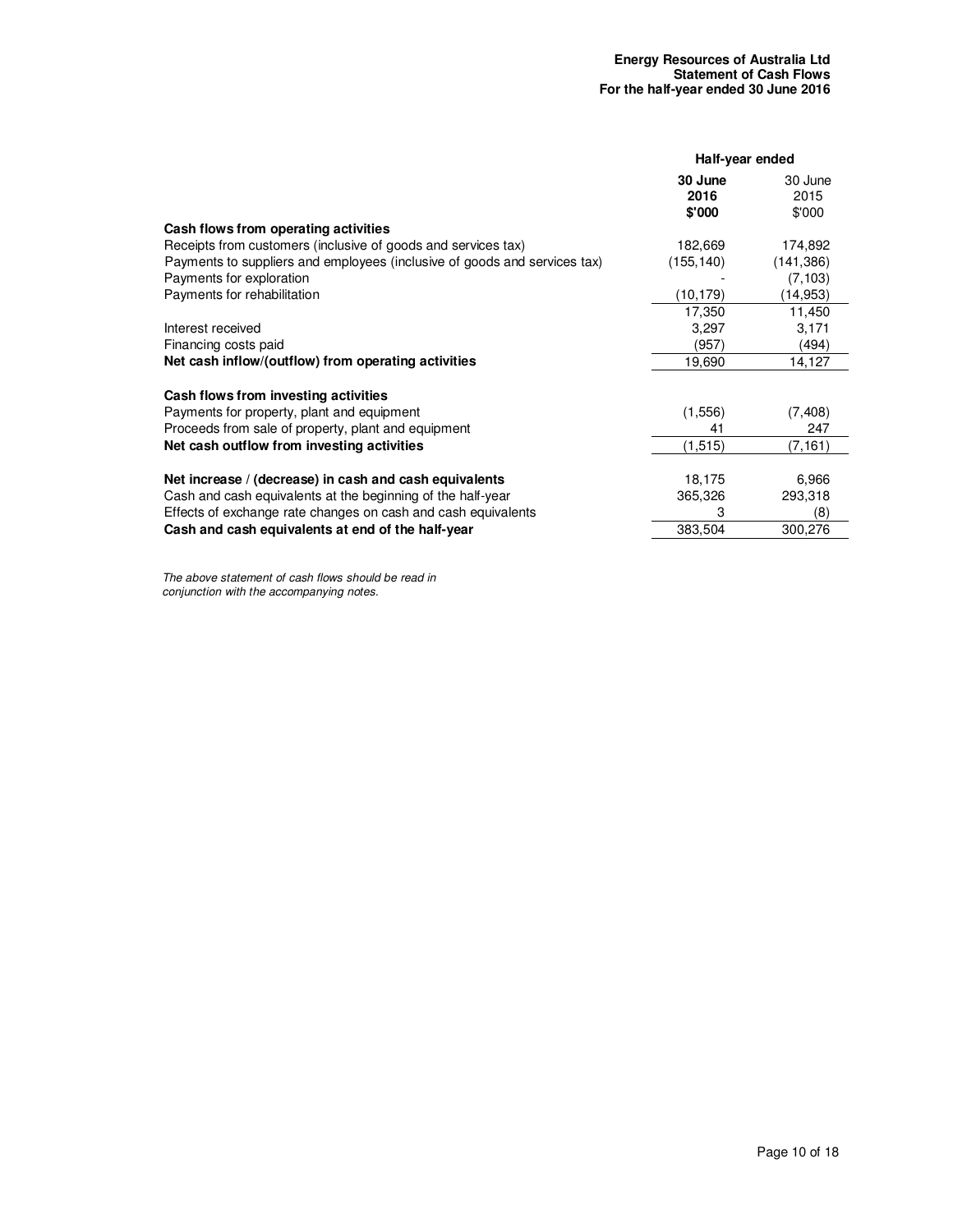#### **1 Summary of significant accounting policies**

This general purpose financial report for the interim half-year reporting period ended 30 June 2016 has been prepared in accordance with Accounting Standard AASB 134 Interim Financial Reporting and the Corporations Act 2001 (Cth).

This interim financial report does not include all the notes of the type normally included in an annual financial report. Accordingly, this report is to be read in conjunction with the annual report for the year ended 31 December 2015 and any public announcements made by Energy Resources of Australia Ltd (ERA) during the interim reporting period in accordance with the continuous disclosure requirements of the Corporations Act 2001 (Cth).

The accounting policies adopted are consistent with those of the previous financial year and corresponding interim reporting period.

#### **2 Critical accounting estimates and judgments**

Estimates and judgments are continually evaluated and are based on historical experience and other factors, including expectations of future events that may have a financial impact on the entity and that are believed to be reasonable under the circumstances.

ERA makes estimates and assumptions concerning the future. The resulting accounting estimates will, by definition, seldom equal the related actual results. The estimates and assumptions that have a significant risk of causing a material adjustment to the carrying amounts of assets and liabilities within the next financial year are discussed below.

#### **Rehabilitation provision**

The calculation of the rehabilitation provision relies on estimates of costs and their timing to rehabilitate and restore disturbed land to original condition.

The costs are estimated on the basis of a closure model, taking into account considerations of the technical closure options available to meet ERA's obligations. The cost estimates are reviewed annually during the life of the operation to reflect known developments.

The ultimate cost of rehabilitation is uncertain and can vary in response to many factors such as legal requirements, technological change and experience at other operations. Key sensitivities for the Ranger rehabilitation provision include future rainfall, process water treatment costs, material movement costs and finalisation of the closure criteria with stakeholders.

To the extent that ERA's future estimates of the rehabilitation costs are different to those currently estimated, ERA will adjust the provision for rehabilitation costs to reflect additional knowledge obtained. Further information with regard to funding of the rehabilitation provision is discussed in Note 8.

#### **Taxation**

Judgment is required in regard to the application of income tax legislation. There is an inherent risk and uncertainty in applying these judgments and a possibility that changes in legislation will impact the carrying amount of deferred tax assets and deferred tax liabilities recognised on the balance sheet.

ERA recognised certain deferred tax assets for temporary differences. ERA has substantial tax losses that are not recognised as deferred tax assets due to uncertainty regarding the Company's ability to generate adequate levels of future taxable profits, this treatment is reviewed periodically. Should future taxable profits eventuate this treatment will not impact the Company's ability to utilise available tax losses in future periods.

#### **Asset carrying values**

At the end of each reporting period, ERA assesses whether there are any indications that the Company's cash generating units (CGU) may be impaired. This requires judgment in analysing possible impacts caused by factors such as the price of uranium oxide, foreign exchange movements, operating and capital estimates, project progression, Traditional Owner relationships and weather impacts on process water inventories. At 30 June 2016, ERA identified that continued decline in the uranium oxide spot price was an indication of impairment. The market uranium oxide spot price reached an eleven year low in July 2016. Impairment testing was performed on the Ranger CGU and concluded the asset carrying value exceeded the CGU fair value. The Company also determined that external and business-specific factors that had occurred in the six months to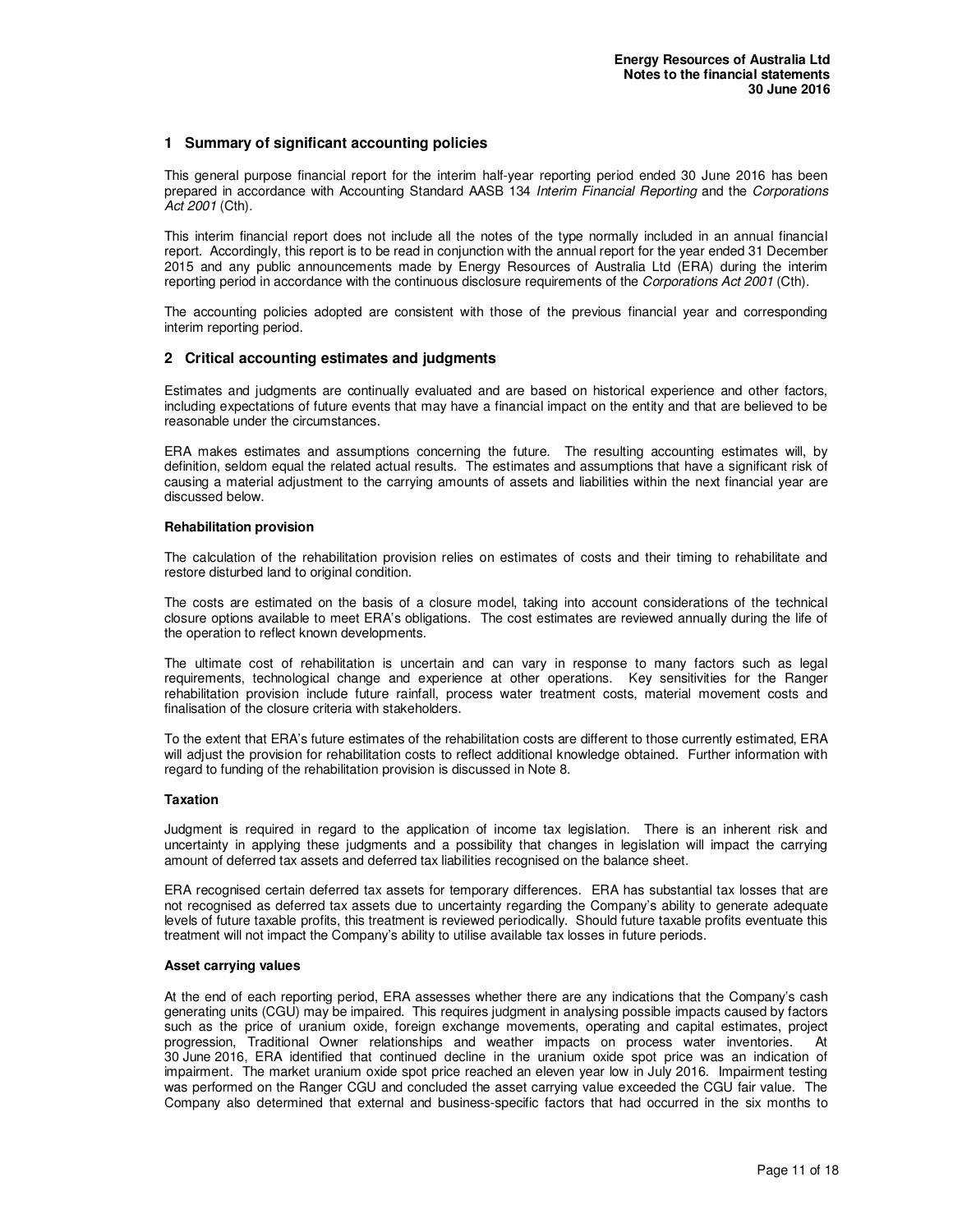30 June 2016 warranted a review of, and revision to, the valuation technique that is used to determine the fair value of the Ranger CGU.

A non-cash impairment charge of \$161.4 million has been recorded in the Statement of Comprehensive Income.

ERA has assessed the recoverable amount using a fair value less costs of disposal method. The Company conducts impairment testing using a probability-weighted discounted cash flow model. The Ranger CGU comprises all assets and liabilities of the Company excluding the asset and deferred tax liability related to the Jabiluka Undeveloped Property as well as revenue received in advance. The Ranger CGU carrying value at 30 June 2016 is \$(328) million, post impairment charge.

The fair value less costs of disposal (FVLCD) method under Australian Accounting Standard 136 requires a determination of the fair value of the Company's CGUs, being the price that would be received to sell a CGU in an orderly transaction between market participants at measurement date. In this context, ERA considers that the fair value that a willing buyer would place on the Ranger CGU includes some option value for the Ranger 3 Deeps project on the basis that it is possible that the Ranger 3 Deeps mine is able to be developed in the future, subject to achieving an extension to the Ranger Authority.

In determining the fair value of the Ranger CGU, ERA assumes that a market participant would characterise the Ranger CGU as an inseparable bundle of assets and liabilities. This incorporates processing of ore from existing stockpiles (until late 2020), the option to develop the Ranger 3 Deeps underground mine (subject to achieving an Authority extension) and the obligation to complete rehabilitation of the Ranger Project Area (by January 2026 in the absence of an Authority extension). Multiple approaches are available to determine fair value and a high degree of judgment is required in determining the most appropriate method.

In determining the fair value of the Ranger CGU at 31 December 2015, ERA applied a conventional discounted cash flow valuation technique incorporating the use of a single discount rate. The single discount rate was based on an estimate of the Company's Weighted Average Cost of Capital. In conducting the impairment assessment at 30 June 2016, ERA has assessed that the likelihood that a market participant would use a conventional discounted cash flow technique to determine the fair value less costs of disposal of the Ranger CGU is decreasing. This is principally due to the sustained weakness in the uranium market and the impact of the passage of time on the expected remaining life of current operations which is now less than five years (in the absence of an Authority extension). In light of these factors, the probability that a market participant would seek to utilise a more sophisticated valuation method than the conventional single rate discounted cash flow technique is increasing.

As a result of the review, ERA has continued to use a probability-weighted discounted cash flow valuation technique but determined separate discount rates for the constituent parts of the Ranger CGU. The constituent parts of the Ranger CGU are current operations (stockpiled ore processing), rehabilitation cash flows and the Ranger 3 Deeps development option. This is a more complex valuation approach than using a single discount rate approach and reflects an assumption that a market participant is more likely to perform a more detailed evaluation of the risk characteristics of the Ranger CGU's cash flows in response to the factors outlined above. The discount rates adopted have been determined in consultation with a third party valuation expert. The impairment calculation is sensitive to the discount rates adopted, and changes to the discount rate assumptions may materially impact the FVLCD of the Ranger CGU and the resulting impairment charge.

The valuation methodology used to determine the fair value of the Ranger CGU may be subject to continued revision in future reporting periods if there is a material change to the Company's circumstances.

When assessing recoverable amounts, ERA makes estimates and assumptions which are subject to risk and uncertainty. Changes in circumstances may affect these estimates and the recoverable amount.

The recoverable amount is sensitive to key assumptions including uranium oxide price, Australian/US dollar exchange rate, ERA's ability to secure an extension to the Ranger Authority and other approvals. Uranium oxide price and exchange rate assumptions used in determining the recoverable amount are based on market consensus forecasts. Selected downside sensitivities to the fair value of the Ranger CGU and the potential impact on impairment testing at 30 June 2016 are summarised below.

| Sensitivity                                                                       | <b>Potential outcome</b><br>(further impairment) |
|-----------------------------------------------------------------------------------|--------------------------------------------------|
| -5 per cent change in forecast uranium oxide prices                               | \$32 million                                     |
| -5 per cent change in forecast Australian/US dollar exchange rates                | \$40 million                                     |
| -5 per cent change in forecast uranium oxide production based on current reserves | \$46 million                                     |
| Removal of option value ascribed to Ranger 3 Deeps                                | \$31 million                                     |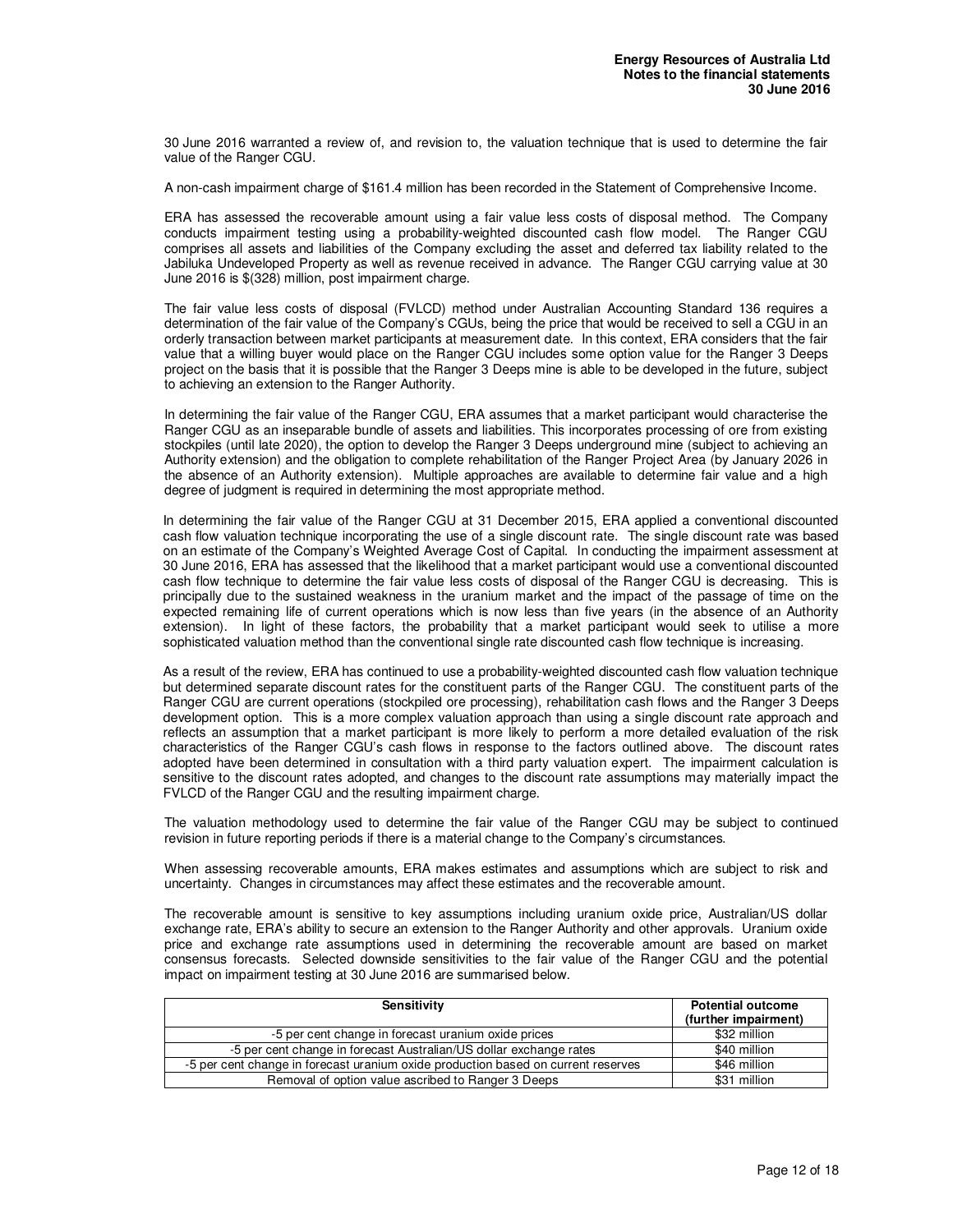It is reasonably possible that outcomes within the next financial year that are different from the current assumptions around future market prices, resource and development potential, discount rates, rehabilitation costs, capital expenditure and production costs, could require a material adjustment (increase or decrease) to the carrying amount of the Ranger CGU.

#### **Undeveloped Properties**

Undeveloped properties are considered as assets not yet ready for use. The recoverable amount of the undeveloped properties is determined using the fair value less costs of disposal method. When annual impairment analysis is performed, fair value less costs of disposal is determined using a discounted cash flow model. Undeveloped properties consist of the Jabiluka mineral lease.

The carrying value of the Jabiluka Undeveloped Property, net of deferred tax liability is \$181 million.

ERA has conducted a review for any indications that the Jabiluka Undeveloped Property maybe impaired and concluded no such indicators are present. As such ERA has not conducted an impairment review of the Jabiluka Undeveloped Property in the first half of 2016.

Key assumptions to which the Jabiluka model is sensitive include uranium oxide price, foreign exchange rates, production and capital costs, discount rate, ore reserves and mineral resources and lease tenure renewal.

The Jabiluka mineral lease is currently subject to a Long Term Care and Maintenance Agreement with Traditional Owners. This agreement ensures the Jabiluka deposit will not be developed without the consent of the Mirarr Traditional Owners. It is uncertain that this consent will be forthcoming and, by extension, that the Jabiluka deposit will be developed. Should this consent not eventuate in the future, the Jabiluka Undeveloped Property would face full impairment.

#### **Inventory net realisable value**

The calculation of net realisable value is sensitive to key assumptions about the future including: uranium oxide price, Australia/US dollar exchange rate and where applicable costs to complete. The sales price of uranium oxide is denominated in US dollars, so fluctuations in the Australia/US dollar exchange rate will affect the proceeds received from sales and consequently the recoverable amount.

At 30 June 2016, a \$5.3 million (pre-tax) negative adjustment was made to finished goods inventory and a \$2.7 million (pre-tax) negative adjustment to work in progress inventory to record it at its net realisable value. The net realisable value adjustment has been included in 'Changes in inventory' in the statement of comprehensive income.

ERA incorporates certain non-cash costs in the basis of calculation of the cost of inventories at the reporting date, in accordance with Australian Accounting Standards. As a result, whilst continued processing of stockpiles was a cash generative activity in the half-year to 30 June 2016, the inclusion of non-cash costs in reporting the cost of ERA's inventories is a contributory factor in the write-down of inventories to net realisable value at 30 June 2016.

#### **3 Segment information**

#### **Description of Segment**

Management has determined the operating segment based on the reports reviewed by the Chief Executive that are used to make strategic decisions.

The Chief Executive considers the business from a product prospective and has identified only one reportable segment in the half-year ended 30 June 2016, being the mining, processing and selling of uranium oxide. There are no other unallocated operations.

#### **Segment Revenue**

The revenue from external parties reported to the Chief Executive is measured in a manner consistent with that in the income statement.

Revenues from customers are derived from the sale of uranium oxide. Segment revenue reconciles to total revenue from continuing operations with the addition of other income, which includes interest revenue and rent received.

ERA is domiciled in Australia. The profile of its revenue from external customers is outlined in the table below: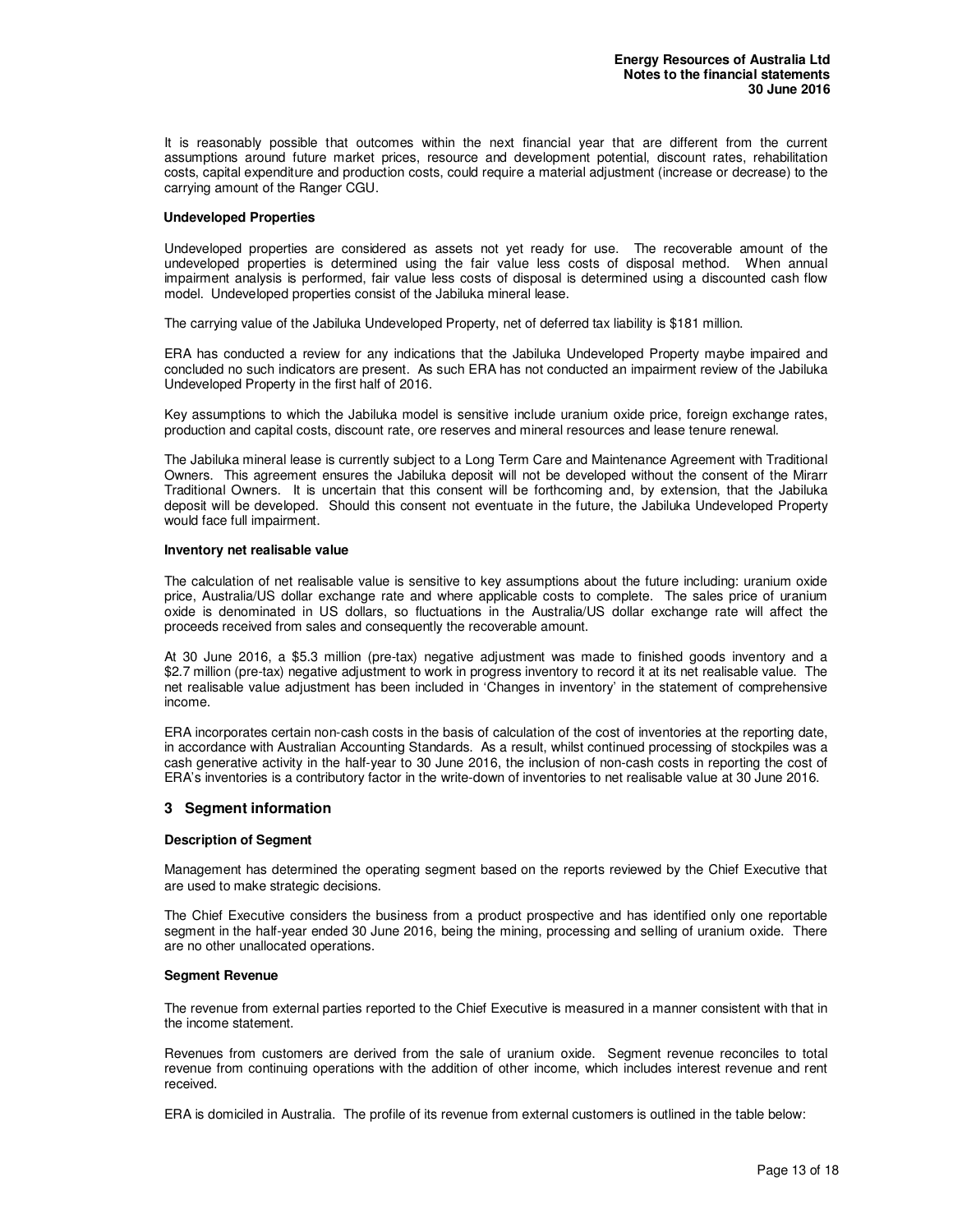|                                          | Half-year ended           |                           |
|------------------------------------------|---------------------------|---------------------------|
| Sales to customers                       | 30 June<br>2016<br>\$'000 | 30 June<br>2015<br>\$'000 |
| Asia                                     | 154,450                   | 174.413                   |
| Total Sale of Goods                      | 154,450                   | 174,413                   |
| Other revenue                            | 16,051                    | 11,386                    |
| Total revenue from continuing operations | 170,501                   | 185,799                   |

Segment revenues are allocated based on the country in which the customer is based. ERA places all sales through a marketing agreement with Rio Tinto Uranium based in Asia.

|                                                               | 30 June<br>2016<br>\$'000 | 31 Dec<br>2015<br>\$'000 |
|---------------------------------------------------------------|---------------------------|--------------------------|
| <b>Inventories</b><br>4                                       |                           |                          |
| Inventories - current<br>(a)                                  |                           |                          |
| Stores & spares<br>Ore stockpiles at cost                     | 16,893<br>36,695          | 16,923<br>36,337         |
| Work in progress at cost                                      |                           | 6,879                    |
| Work in progress at NRV<br>Finished product $U_3O_8$ at NRV   | 4,083<br>52,016           | 72,811                   |
| Total current Inventory                                       | 109,687                   | 132,950                  |
| Inventories - non-current<br>(b)                              |                           |                          |
| Ore stockpiles at cost                                        | 30,082                    | 49,673                   |
| <b>Provisions</b><br>5.                                       |                           |                          |
| <b>Provisions – current</b><br>(a)                            |                           |                          |
| Employee benefits                                             | 9,638                     | 9,012                    |
| Rehabilitation<br>Total current provisions                    | 42,619<br>52,257          | 30,946<br>39,958         |
| Movement in current rehabilitation provisions                 |                           |                          |
| Carrying value at the start of the year                       | 30,946                    |                          |
| Payments<br>Transfers from non-current provision              | (10, 179)<br>21,852       |                          |
| Carrying amount at the end of the half-year                   | 42,619                    |                          |
| (b) Provisions – non-current                                  |                           |                          |
| Employee benefits                                             | 3,457                     | 3,175                    |
| Rehabilitation<br>Total non-current provisions                | 463,885<br>467,342        | 477,575<br>480,750       |
|                                                               |                           |                          |
| Movement in non-current rehabilitation provisions             |                           |                          |
| Carrying value at the start of the year<br>Unwind of discount | 477,575<br>8,162          |                          |
| Change in estimate                                            |                           |                          |
| Transfers to current provision                                | (21,852)                  |                          |
| Carrying amount at the end of the half-year                   | 463,885                   |                          |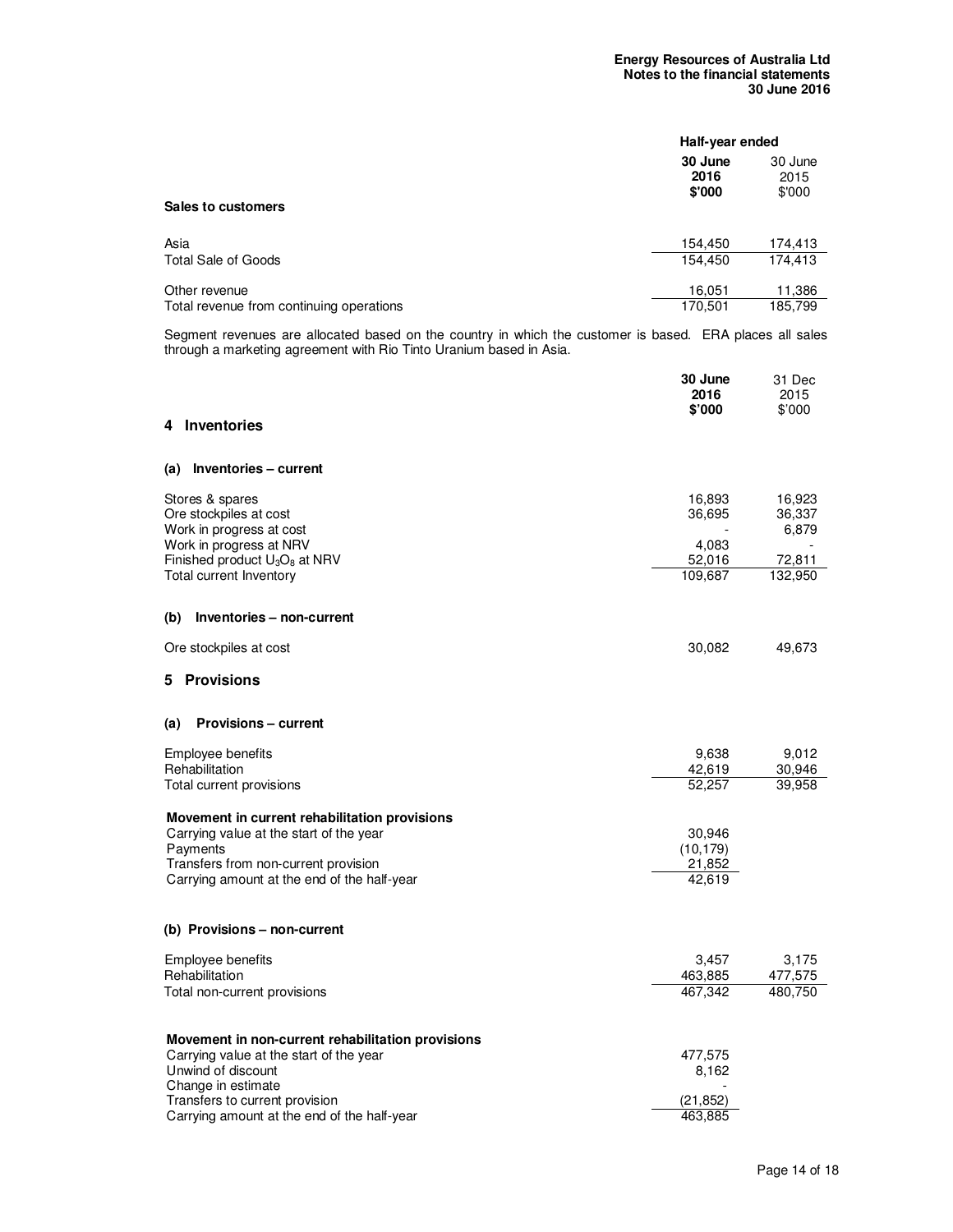#### **6 Contingencies**

#### **Legal actions against ERA**

Unresolved legal action commenced (in 1999) by the Mirarr Traditional Owners in the Federal Court against the former Federal Minister for Resources and ERA, claiming that due process was not followed in granting approvals for the Jabiluka Mill Alternative, is dormant. Should ERA proceed with the Jabiluka Mill Alternative, notice will be given to the applicant who may or may not wish to pursue the argument further.

No material losses are anticipated in respect of this legal dispute.

#### 7 **Earnings per share**

|                            |                                 | Half-year ended          |  |
|----------------------------|---------------------------------|--------------------------|--|
|                            | 30 June<br>2016<br><b>Cents</b> | 30 June<br>2015<br>Cents |  |
| Basic earnings per share   | (38.0)                          | (49.3)                   |  |
| Diluted earnings per share | (38.0)                          | (49.3)                   |  |

Weighted average number of ordinary shares on issue used in the calculation basic earnings per share. 2016: 517,725,062 (2015: 517,725,062).

#### **8 Liquidity and capital risk**

The Company's objectives when managing capital are to safeguard the Company's ability to continue as a going concern in order to provide returns for shareholders and benefits for other stakeholders and to maintain an optimal capital structure to reduce the cost of capital.

The future liquidity and capital requirements of the Company will depend on many factors. Should current forecasts for foreign exchange rate, prices, costs, resource and mining techniques not be realised, and in the absence of any other successful developments, the Company may require an additional source of funding to fully fund the rehabilitation of the Ranger Project Area.

It was announced on 29 April 2016 that the Company had entered into a \$100 million credit facility agreement with Rio Tinto. The credit facility agreement provides additional assurance to stakeholders that rehabilitation of the Ranger Project Area can be fully funded in a range of business scenarios. Should current assumptions not be realised, and in the absence of any other successful developments or asset sales, the Company may draw on the facility. The credit facility can be terminated at any time by ERA.

Each year, the Company is required to prepare and submit to the Commonwealth Government an Annual Plan of Rehabilitation. Once accepted by the Commonwealth Government, the annual plan is then independently assessed and costed and the amount to be provided by the Company into the Ranger Rehabilitation Trust Fund is then delivered. The Trust Fund includes both cash and financial guarantees.

The Company's ability to access financial guarantees can be influenced by many factors including future cash balance, cash flows and shareholder support. Guarantees are provided by major financial institutions. Should one or more of the financial guarantees be withdrawn at any time and the Company is unable to access replacement guarantees, substantial additional cash would be required to be deposited into the Trust Fund. In the scenario where this occurs the Company's cash resources available to fund operations would reduce. The Company has plans in place to address these risks.

#### **9 Events occurring after the reporting period**

No events or circumstances have arisen since the end of the half-year that have significantly affected, or may significantly affect, the operations or state of affairs of the Company in subsequent financial years.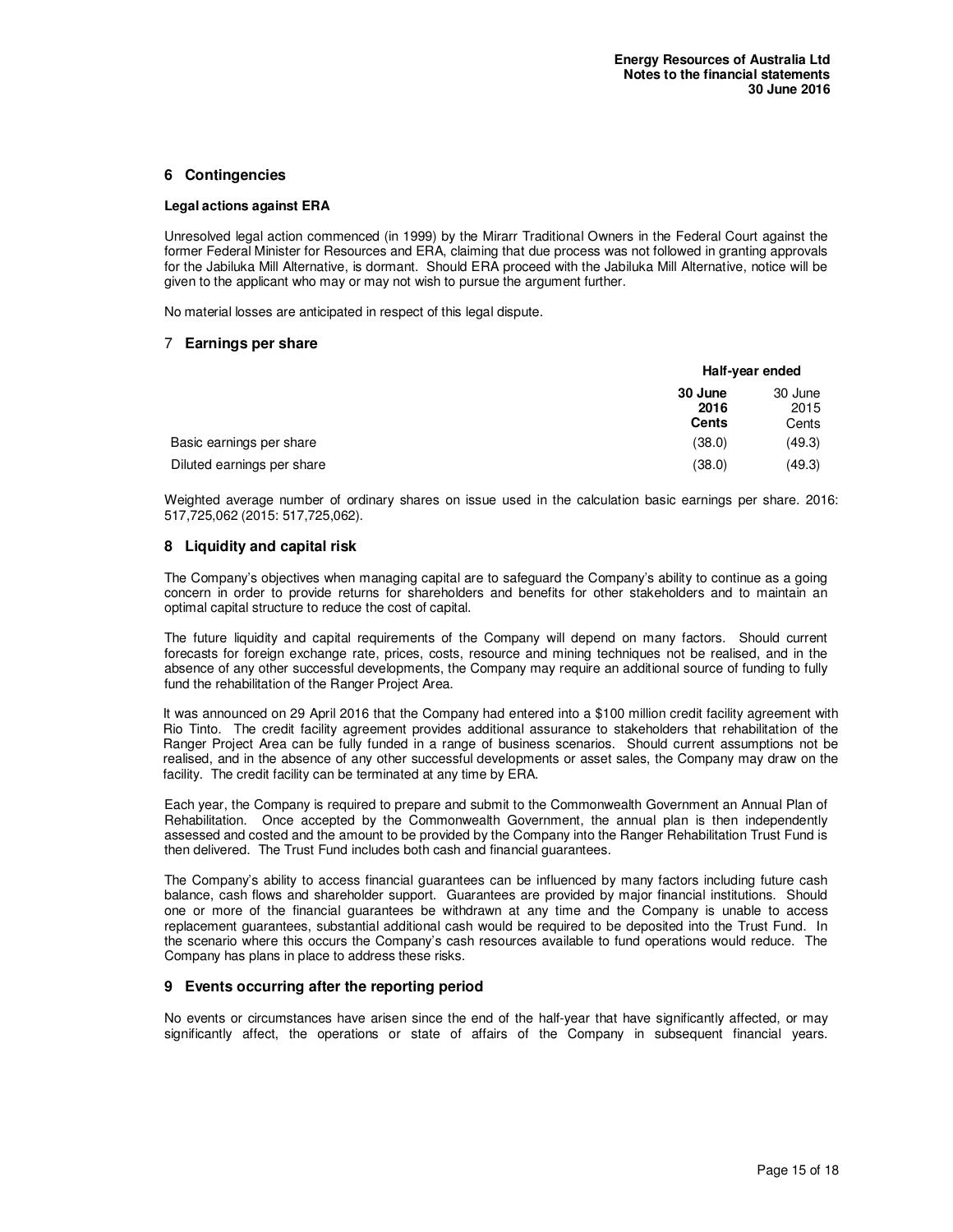In the Directors' opinion:

- (a) the financial statements and notes set out on pages 7 to 15 are in accordance with the Corporations Act 2001 (Cth), including:
	- (i) complying with Accounting Standards, the Corporations Regulations 2001 and other mandatory professional reporting requirements; and
	- (ii) giving a true and fair view of the Company's financial position as at 30 June 2016 and of its performance for the half-year ended on that date; and
- (b) there are reasonable grounds to believe that the Company will be able to pay its debts as and when they become due and payable.

This declaration is made in accordance with a resolution of the Directors.

Mr P Mansell **Chairman**  Perth 24 August 2016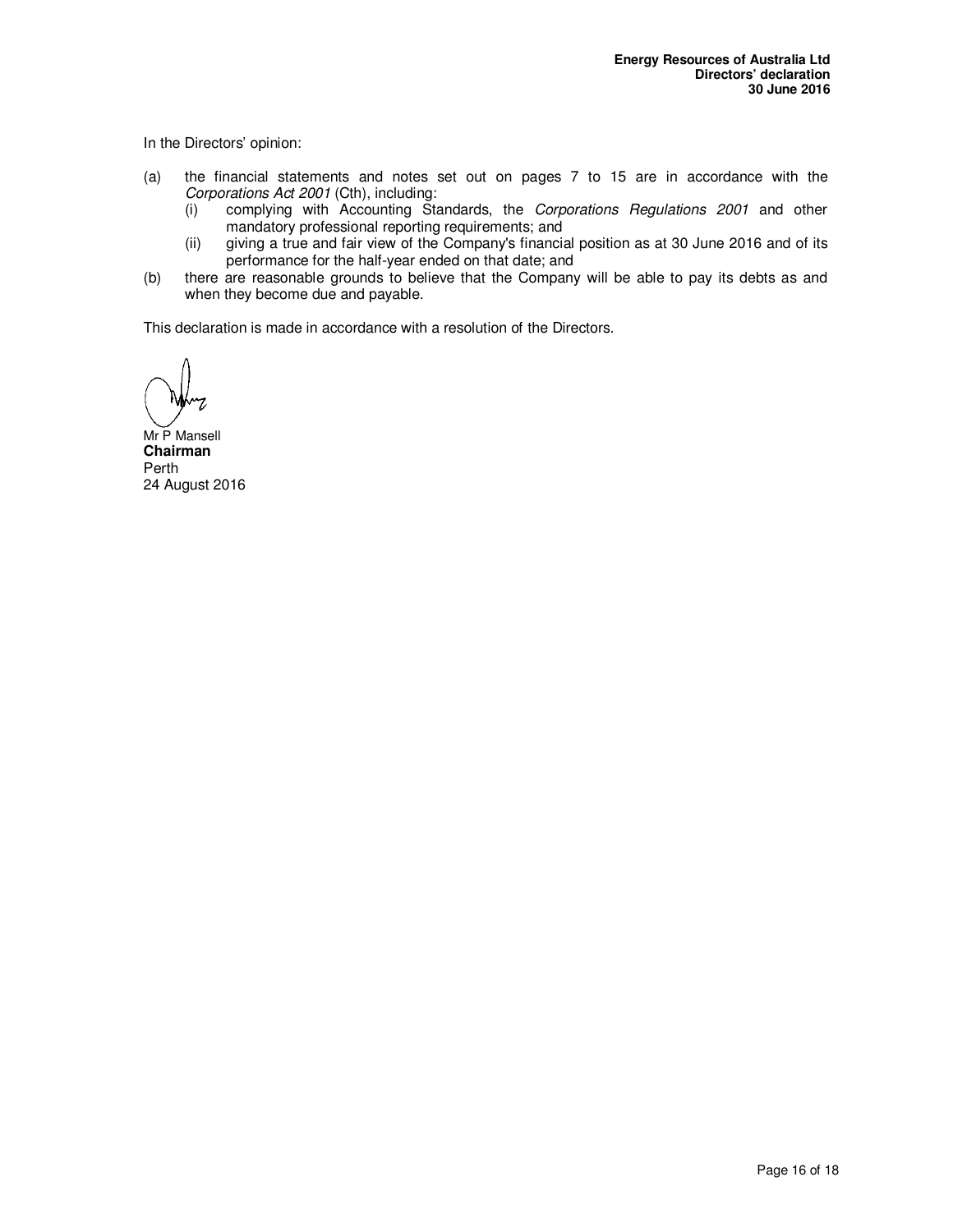

## **Independent auditor's review report to the members of Energy Resources of Australia Ltd**

## *Report on the Half-Year Financial Report*

We have reviewed the accompanying half-year financial report of Energy Resources of Australia Ltd (the company), which comprises the balance sheet as at 30 June 2016, the statement of comprehensive income, statement of changes in equity and statement of cash flows for the half-year ended on that date, selected explanatory notes and the directors' declaration.

## *Directors' responsibility for the half-year financial report*

The directors of the company are responsible for the preparation of the half-year financial report that gives a true and fair view in accordance with Australian Accounting Standards and the *Corporations Act 2001* and for such internal control as the directors determine is necessary to enable the preparation of the half-year financial report that is free from material misstatement whether due to fraud or error.

## *Auditor's responsibility*

Our responsibility is to express a conclusion on the half-year financial report based on our review. We conducted our review in accordance with Australian Auditing Standard on Review Engagements ASRE 2410 *Review of a Financial Report Performed by the Independent Auditor of the Entity*, in order to state whether, on the basis of the procedures described, we have become aware of any matter that makes us believe that the half-year financial report is not in accordance with the *Corporations Act 2001* including giving a true and fair view of the entity's financial position as at 30 June 2016 and its performance for the half-year ended on that date; and complying with Accounting Standard AASB 134 *Interim Financial Reporting* and the *Corporations Regulations 2001*. As the auditor of Energy Resources of Australia Ltd, ASRE 2410 requires that we comply with the ethical requirements relevant to the audit of the annual financial report.

A review of a half-year financial report consists of making enquiries, primarily of persons responsible for financial and accounting matters, and applying analytical and other review procedures. A review is substantially less in scope than an audit conducted in accordance with Australian Auditing Standards and consequently does not enable us to obtain assurance that we would become aware of all significant matters that might be identified in an audit. Accordingly, we do not express an audit opinion.

## *Independence*

In conducting our review, we have complied with the independence requirements of the *Corporations Act 2001*.